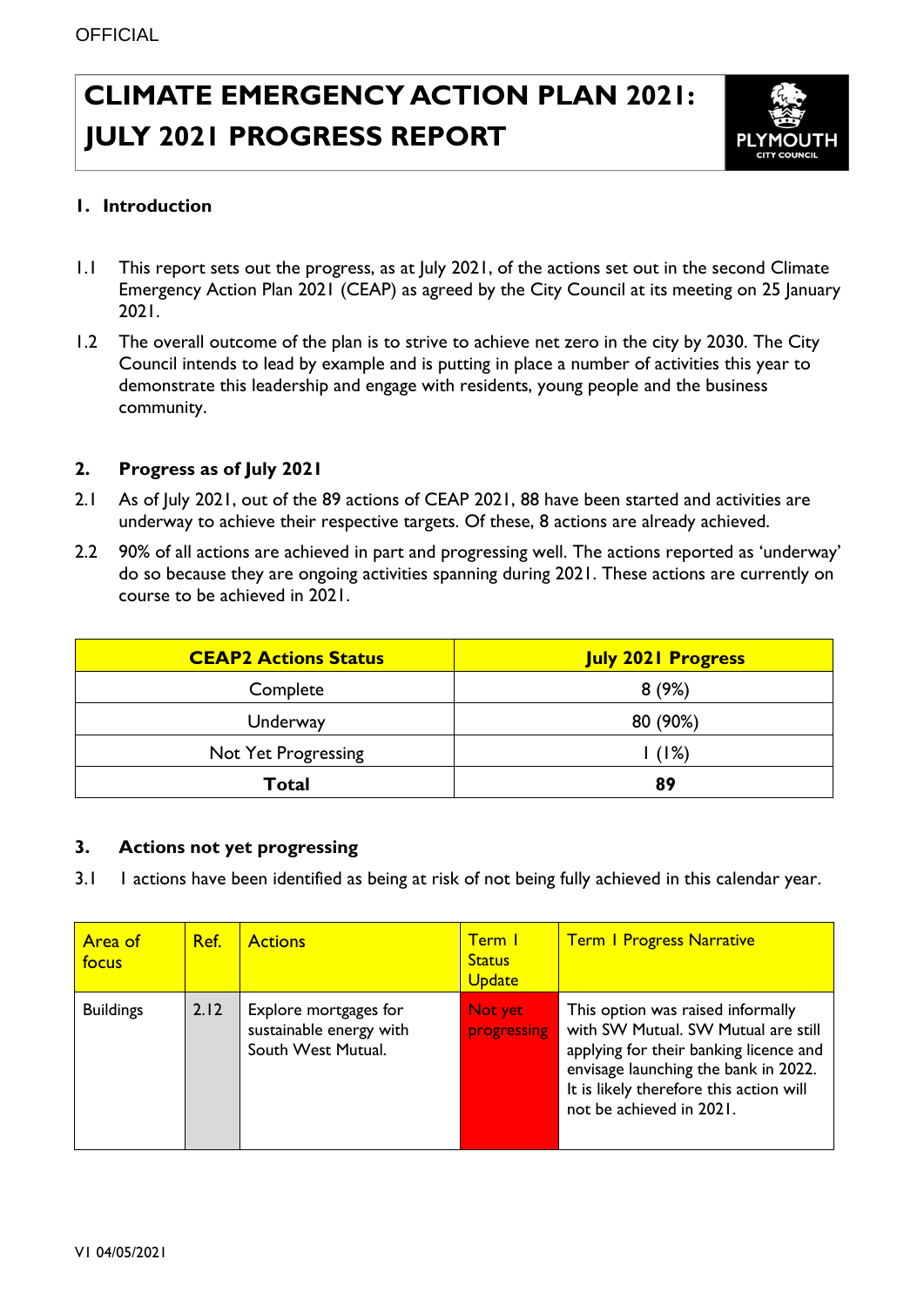## **4. Key updates**

- 4.1 A number of departments of the City Council are working proactively with partners and residents to offer meaningful engagement activities this year. These include:
	- **Action 2.62: Engage with the Youth Parliament to ensure that the voice of children and young people is heard in relation to the Climate Emergency**
- 4.2 Monthly sessions of the Youth Parliament are held with a focus on the Climate Emergency with a shift towards being young people-led, with invited guests of their choice. There has been political and officer engagement with the Youth Parliament at their meetings which has discussed climate change issues; with suggestions and comments made by young people taken away for further consideration, specifically in relation to the wider Climate Emergency plans and the mobility hubs Transforming Cities Fund project.

## **Action 2.63: Organising an Annual Climate Emergency Summit for Young People**

4.3 In preparation for the summit to be held in October 2021, young people are designing monthly education sessions on climate change. This work will be aligned with British Youth Council's national climate change agenda. The date is set to coincide with COP 26 and work is beginning with young people to set an agenda that focusses on the areas that they are interested in and have chosen to prioritise. Work also taking place to ensure skills are in place to deliver an event whether virtual or in person.

### **Action 2.64: Organise a themed day at Plymouth Libraries on the topic of climate change**

- 4.4 A 'Look after Your Environment' themed day will take place on Saturday, 09 October 2021 at Central Library to include crafts, storytelling, talks and displays by partners to potentially include bees, and the moths to a flame project among others. All of the branch libraries will also be involved in the first week of October 2021 by either running family craft sessions, story times, baby rhyme times or book displays on the subject. Libraries will put together an online booklist to support environmental/green issues. The school library service will also be involved by promoting all of our related book resources to Plymouth schools.
	- **Action 2.67: Remove plastic pollution from source to sea, raise awareness of the impact of single use plastics and develop joined up ways to reduce our plastic footprint on the marine environment through the Preventing Plastic Pollution Programme**
- 4.5 In 2021, the programme team will be working on engaging businesses, communities, schools and tourism groups through signing them up to plastic free charters. A programme of events, beach cleans and educational lessons is being coordinated with the National Marine Aquarium and Ocean Conservation Trust to raise awareness of plastic pollution. Phase two of the sea bin trails (passive marine litter collector) will also begin. Artists are being sought to create a waste sculpture, and a plastic free events protocol is being written for all council events in the city. Thereafter, 200 yellow fish markers will be installed and old boats removed from the waters in and around Plymouth Sound.